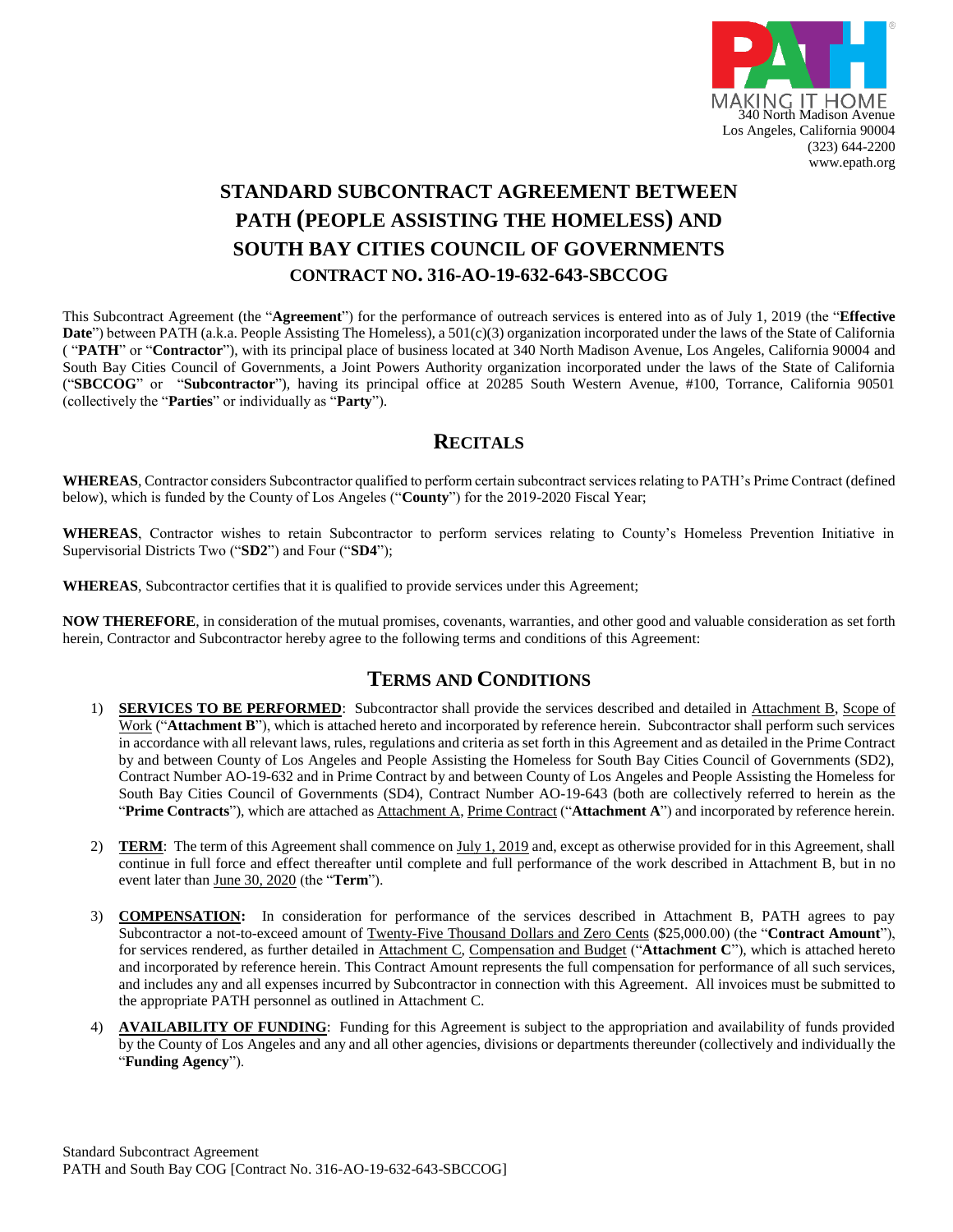- 5) **TAXES**: Subcontractor shall be liable for all taxes imposed on it or its business by any state, local or federal government. PATH will not withhold any state, federal or FICA (Social Security and Medicare) taxes from Subcontractor's Contract Amount payments, nor make any such tax payments. Subcontractor agrees to defend, hold harmless and indemnify PATH and the County from and against the payment of any taxes in connection with this Agreement.
- 6) **TRAVEL REIMBURSEMENTS**: Subcontractor is entitled to reimbursement for travel and/or per diem expenses, as further specified in Attachment C.
- 7) **INDEPENDENT CAPACITY**: The Parties understand and agree that neither Subcontractor nor PATH acts in any capacity as officer, employee, or agent of the Funding Agency, and that Subcontractor, its officers, employees and agents, in the performance of this Agreement, and in relation to PATH and the Funding Agency, are independent contractors. Accordingly, although PATH shall specify the general nature of services to be performed and the goals to be met, the details of performing such services and meeting such goals shall be determined by Subcontractor. This Agreement does not create a partnership relationship between the Parties, nor provide Subcontractor with any authority to enter into any contracts on behalf of PATH or the Funding Agency. Since Subcontractor is an independent contractor, Subcontractor shall not be entitled to any benefits or compensation from PATH, and shall in no event be entitled to any fringe benefits payable to employees of PATH.
- 8) **CONDITIONS PRECEDENT**: The following conditions shall be satisfied by Subcontractor before the obligations of PATH, as set forth herein, become binding and enforceable under this Agreement. The satisfaction of the following conditions shall be determined by PATH in good faith, and be made as a reasonable person would determine under the same circumstances:
	- a. **TAXPAYER IDENTIFICATION NUMBER & CERTIFICATION**: Subcontractor shall furnish PATH with an IRS Form W-9, including taxpayer identification number and certification information, after execution of this Agreement, but before any compensation is paid under this Agreement.
	- b. **PROOF OF INSURANCE**: Subcontractor shall furnish PATH with certificates of insurance coverage, as specified under Section 22, Insurance Requirements, including any required endorsements evidencing such coverage, after execution of this Agreement, but before commencement of any Services.
- 9) **RESPONSIBILITIES OF PATH:** Any obligations of PATH beyond the duty to pay approved invoices are listed in Attachment B.

#### 10) **RESPONSIBILITIES OF SUBCONTRACTOR:**

- a. **RECORDS RETENTION & INSPECTION:** Subcontractor shall maintain complete and accurate records to substantiate charges, disbursement, or expenses made or incurred by Subcontractor in performance of the Services. In the event Subcontractor does not maintain appropriate documentation, claims for payment will not be valid, and therefore, not reimbursable. Any payments made by PATH subsequently found to be invalid and not reimbursable must be returned by Subcontractor. Subcontractor shall retain, and make available upon request, such books, documents, papers and records for a period of five (5) years from the date of final payment for the Services. Subcontractor understands that these records may be subject to review by PATH, the Funding Agency or any of their duly authorized representatives for purposes of conducting audits and/or examinations.
- b. **STANDARDS OF PERFORMANCE:** Subcontractor shall be responsible for all Services rendered hereunder, which shall be performed solely by Subcontractor, its officers, agents and employees. Subcontractor shall enforce strict discipline and good order among Subcontractor's employees and other persons carrying out the Services. Subcontractor shall not permit employment of unfit persons or persons not properly skilled in tasks assigned to them.
- c. **CONFLICT OF INTEREST:** Subcontractor affirms that to the best of Subcontractor's knowledge, there exists no actual or potential conflict of interest as to Subcontractor and its employees or agents and their business or financial interests, in performance of Services to be performed under this Agreement. Subcontractor also acknowledges that no prior or current relationships exist, which would prevent Subcontractor from entering into and fulfilling all obligations under this Agreement. In the event any conflict of interest does exist or may arise, Subcontractor shall immediately notify PATH, in writing, of such actual or potential conflict of interest, identifying persons and relevant circumstances found in the conflict of interest therein.
- d. **CONFIDENTIALITY:** In performance of this Agreement, Subcontractor, its employees, agents or representatives may be given access to or become acquainted with Confidential Information (defined herein as "**Confidential Information**"), which Subcontractor shall maintain in confidence and not use for any purpose, except as provided for by PATH. Confidential Information shall mean any technical, financial, marketing, business, personal or other information or records, obtained or developed by Subcontractor in connection to this Agreement, whether in oral, written or electronic form, including, but not limited to reports, specifications, plans, historic and current data, computer programs, client and program records, social security and tax identification numbers, client names, home addresses, personnel health records and medical information and other business, personal and/or proprietary information relating to PATH and/or its employees, clients,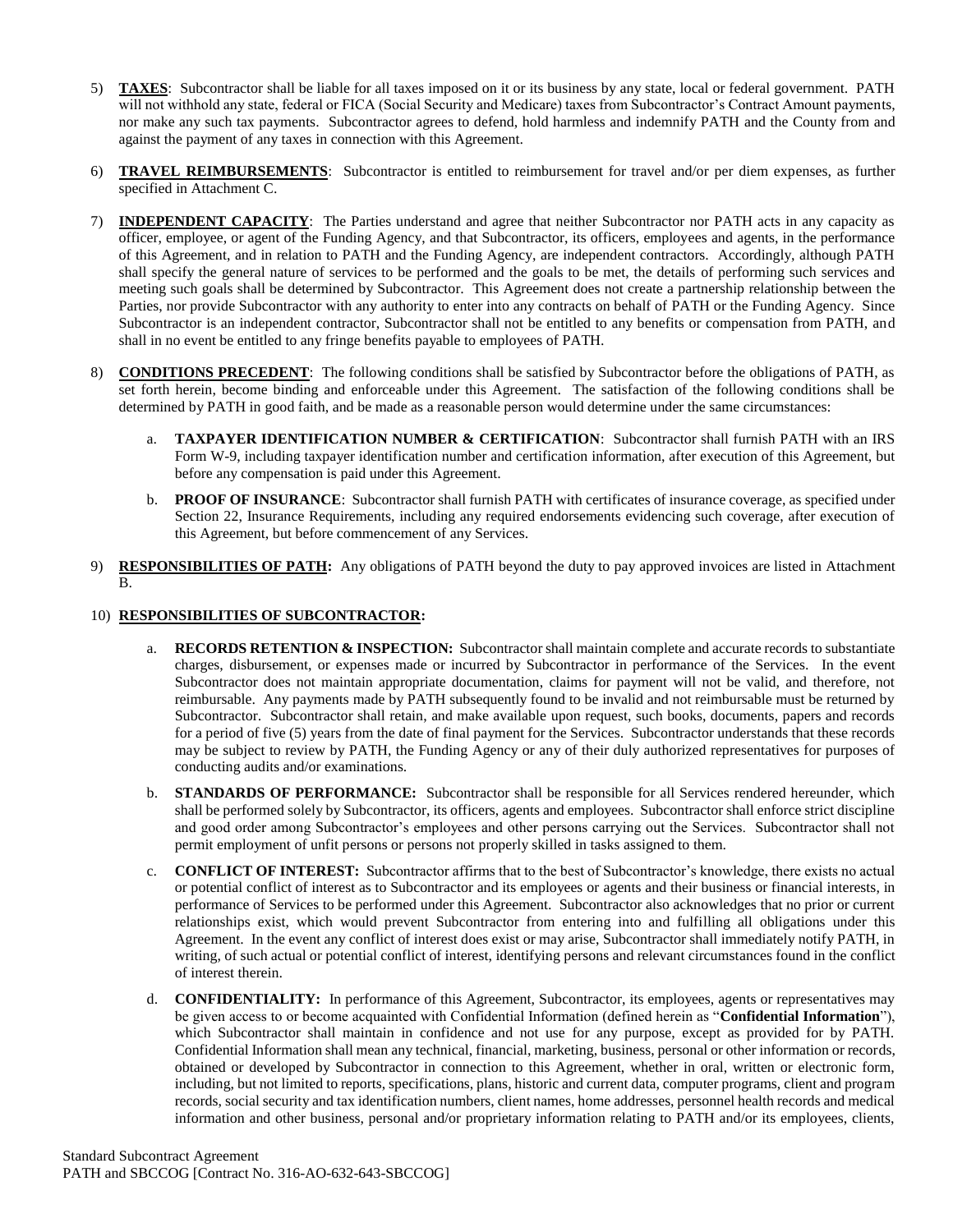vendors, consultants, contractors, or other persons or entities with whom PATH conducts business. Nothing herein shall impose or obligate Subcontractor to disclose any information, data or other material that Subcontractor is under any actual or implied duty to any third party to keep confidential. Confidential Information shall not apply to such information that is required to be disclosed by law, becomes available to the public, or is rightly obtained absent any breach by Subcontractor thereof.

- e. **COMPLIANCE WITH LAW & FINANCIAL CAPABILITY:** Subcontractor shall comply with, and represents and warrants that it is in compliance with, all applicable federal, state and local laws, rules and regulations required thereby, and incorporated by reference herein, and shall possess, make available, and maintain all requisite permits, licenses and certificates necessary to perform under this Agreement. Subcontractor shall be responsible for compliance by any subcontractor or contract employee for the same, and shall require these and other provisions enumerated and incorporated by reference herein, in all subcontracts. Subcontractor certifies that it is financially capable of adhering to the foregoing, is financially solvent, and is not subject to any lienholder claims or encumbrances that would preclude or otherwise affect its ability to fully comply with and perform under this Agreement. In addition, Subcontractor shall comply with all requirements from the County, including those specified in Attachment A (the Prime Contracts) and in Attachment E, County Exhibits ("**Attachment E**"), which is incorporated by reference herein.
- f. **NON-DISCRIMINATION:** In performance of this Agreement, Subcontractor shall comply with the provisions of the Fair Employment and Housing Act (Gov. Code, § 12900, *et seq*.), the regulations promulgated thereunder (Cal. Code of Regulations, Title 2, § 11000, *et seq*.), including the Nondiscrimination Clause (Cal. Code of Regulations, Title 2, § 11105) as set forth therein, Article 9.5, Chapter 1, Part 1, Division 3, Title 2 of the Government Code (adopted pursuant to Government Code, §§ 11135–11139.5), and regulations or standards adopted by the Funding Agency to implement such article, which are incorporated by reference herein.
- g. **CONTRACT WORK HOURS AND SAFETY STANDARDS:** In performance of this Agreement, Subcontractor shall comply, as applicable, with the requirements of the Contract Work Hours and Safety Standards Act (40 U.S.C. 3701, *et seq*.), as supplemented by Department of Labor regulations (29 CFR Part 5).
- h. **CLEAN AIR ACT & FEDERAL WATER POLLUTION CONTROL ACT:** In performance of this Agreement, Subcontractor shall comply, as applicable, with all applicable standards, orders or regulations issued pursuant to the Clean Air Act (42 U.S.C. 7401, *et seq*.) and Federal Water Pollution Control Act (33 U.S.C. 1251, *et seq*.).
- 11) **SERVICES WARRANTY:** Subcontractor shall provide and pay for all labor services necessary for the proper execution and completion of the Services.Subcontractor warrants that the Services shall be performed in a professional and timely manner. Subcontractor shall be solely responsible for all Services, including the procedures, means and coordination of the Services. Subcontractor shall supervise and coordinate the Services using Subcontractor's best skill and attention.
- 12) **MATERIALS WARRANTY:** If applicable, Subcontractor shall furnish, provide and pay for all materials and supplies necessary for the proper execution, completion and performance of the Services. Subcontractor warrants that any such equipment and materials placed permanently in connection with the Services, as applicable, shall be new, of good quality and free of defects, as determined by industry standards.

#### 13) **CERTIFICATION OF CONTRACTOR:**

- a. **DEBARMENT AND SUSPENSION:** By executing this Agreement, Subcontractor certifies that it is not a party listed on the governmentwide Excluded Parties List System in the System for Award Management (SAM), in accordance with the OMB guidelines at 2 CFR 180 that implement Executive Orders 12549 (3 CFR Part 1986 Comp., p. 189) and 12689 (3 CFR Part 1989 Comp., p. 235), "Debarment and Suspension."
- b. **ENERGY POLICY AND CONSERVATION ACT:** By executing this Agreement, Subcontractor certifies that it and any subcontractor to this Agreement will, if applicable, comply with the mandatory standards and policies relating to energy efficiency contained in the state energy conservation plan, issued in compliance with the Energy Policy and Conservation Act (42 U.S.C. § 6201 *et seq*.).
- c. **BYRD ANTI-LOBBYING CERTIFICATION:** By executing this Agreement, Subcontractor certifies that it will not and has not used Federal appropriated funds to pay any person or organization for influencing or attempting to influence an officer or employee of any agency, a member of Congress, officer or employee of Congress, or an employee of a member of Congress in connection with obtaining any Federal contract, grant or any other award covered by 31 U.S.C. 1352.
- d. **NATIONAL LABOR RELATIONS BOARD COMPLIANCE:** By executing this Agreement, Subcontractor certifies that no more than one final un-appealable finding of contempt has been issued by a federal court against Subcontractor within the last two years because of Subcontractor's failure to comply with a federal court order requiring compliance with a National Labor Relations Board order.
- 14) **INTELLECTUAL PROPERTY:** Subcontractor hereby irrevocably transfers and assigns to PATH any and all rights, titles and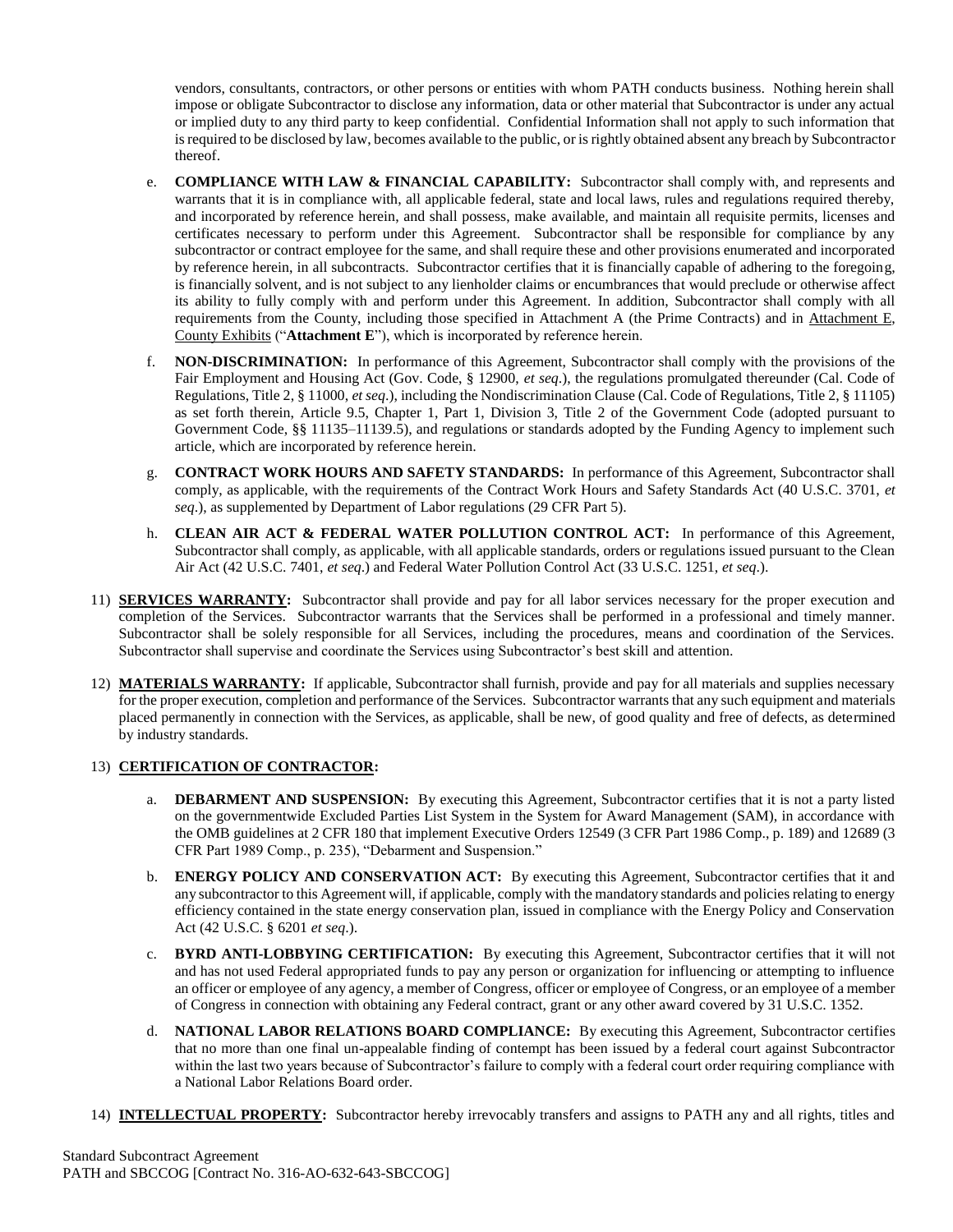interests to all materials including, but not limited to, works of authorship, photographs, recordings, designs, drawings, technical information, field developments, trade or service marks (collectively "**Work Products**") created by Subcontractor in connection with this Agreement. Subcontractor agrees to execute any and all documents and perform any such acts as may be necessary to establish, register, enforce, protect or otherwise maintain these rights by PATH. PATH shall be the sole owner of any and all copyrights and other intellectual property rights pertaining to or arising from the Work Products. PATH may make changes in, deletions from, or additions to Work Products, at its sole discretion.

- 15) **TERMINATION & BREACH OF CONTRACT:** This Agreement shall terminate automatically at the expiration of the Term. Either Party may terminate this Agreement for cause, at any time, effective immediately upon receipt of such notice. Termination for cause shall mean termination based upon a material breach of any term or condition of this Agreement, which either Party shall provide immediate notice to the other Party upon the discovery of any such breach. A material breach shall include, but is not limited to:
	- a. Failure to perform the Services in an adequate or timely manner;
	- b. Non-compliance with applicable laws, rules and regulations;
	- c. Submission of false, misleading or erroneous information;
	- d. Failure to maintain accurate or complete records;
	- e. Disclosure of Confidential Information;<br>f. Administrative or fiscal mismanagement
	- f. Administrative or fiscal mismanagement; and
	- g. Failure to provide PATH or the Funding Agency with access to Subcontractor's fiscal and other records in connection with this Agreement.

Further, either Party may terminate this Agreement for convenience, at any time, with a ten (10) day advance written notice to the other Party, effective at the conclusion of such ten day period. PATH shall only be responsible for payment of Services charges incurred prior to termination of this Agreement if (1) Subcontractor does not perform Services or incur any unnecessary expenses after receipt of notice of termination, and (2) all claims for such payments are received by PATH within thirty (30) days following such notice.

- 16) **FORCE MAJEURE:** Neither Party shall be deemed to be in default of its obligations under this Agreement if and so long as such performance is prevented, restricted or interfered with by acts of God, war, government regulations or orders, disasters, civil disorder, strikes or any other similar act or cause not within the control of either Party.
- 17) **INDEMNIFICATION & HOLD HARMLESS:** Subcontractor shall defend, indemnify and hold harmless PATH, the Funding Agency, and each of their officers, board members, directors, agents, employees, representatives and successors-in-interest from any and all claims and losses occurring or resulting to any and all contractors, subcontractors, suppliers, laborers, materialmen and any other person, firm or corporation furnishing or supplying services, materials or supplies in connection with performance of this Agreement, and from any and all claims and losses occurring or resulting to any person, firm or corporation who may be injured or damaged by Subcontractor in performance of this Agreement.

PATH shall defend, indemnify and hold harmless Subcontractor and each of its officers, board members, directors, agents, employees, representatives and successors-in-interest from any and all claims and losses occurring or resulting to any and all contractors, subcontractors, suppliers, laborers, materialmen and any other person, firm or corporation furnishing or supplying services, materials or supplies in connection with performance of this Agreement, and from any and all claims and losses occurring or resulting to any person, firm or corporation who may be injured or damaged by PATH in performance of this Agreement.

- 18) **RESTRICTIONS ON SALARIES**: No part of any Federal funds provided under this contract shall be used by any Contractor or its Subcontractors to pay the salary of an individual at a rate in excess of Level 1 of the Executive Schedule. Salary schedules may be found a[t http://www.opm.gov/oca.](http://www.opm.gov/oca)
- 19) **SMOKING PROHIBITION REQUIREMENT**: Subcontractor must comply with Public Law 103-227, also known as the Pro-Children Act of 1994, which requires that smoking not be permitted in any portion of any indoor facility owned, leased, or contracted for or by an entity and used to provide services to children under the age of eighteen(18).
- 20) **INSURANCE COVERAGE**: Subcontractor shall, at its own expense, procure and maintain the following insurance coverages during the Term, unless otherwise specified herein, to protect against any and all claims arising from or in connection with performance of this Agreement by Contractor, its agents, representatives, employees or subcontractors, including, but not limited to, claims for bodily injury, property damage and death. Subcontractor understands and agrees to comply with any and all other insurance coverage requirements specified in this Agreement, including those described in Attachment A, Prime Contracts ("**Attachment A**") and Attachment D, Additional Insureds for Certificates of Insurance ("**Attachment D**"), which is incorporated by reference herein. Subcontract also agrees to comply with any additional insurance requirements not specified herein, but which may be required from or requested by the County during the Term of this Agreement. Contractor in no way warrants that the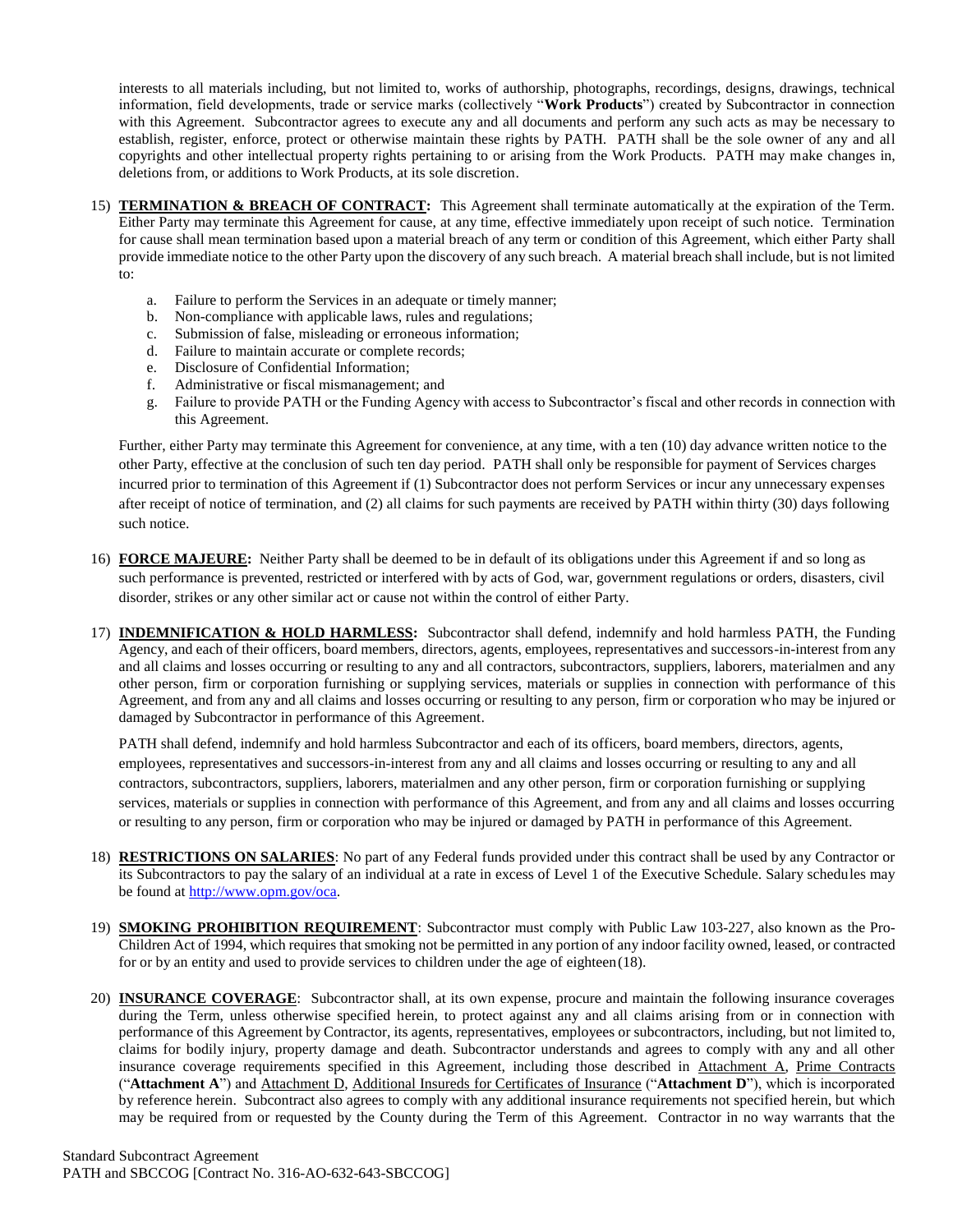Required Insurance Certificates or any other insurance requirement specified herein are sufficient to protect the Subcontractor from liabilities which may arise from or relate to performance of this Agreement.

- a. **COVERAGE LIMITS:**
	- i. **COMPREHENSIVE COMMERCIAL GENERAL LIABILITY INSURANCE**: Subcontractor shall, during the Term of this Agreement and at its sole expense, procure and maintain Commercial General Liability insurance (providing scope of coverage equivalent to ISO policy form CG 00 01), naming the Contractor, County and its Agents as an additional insured, with limits of not less than:

| General Aggregate:                       | \$2 million |
|------------------------------------------|-------------|
| Products/Completed Operations Aggregate: | \$1 million |
| Personal and Advertising Injury:         | \$1 million |
| Each Occurrence:                         | \$1 million |

- ii. **COMPREHENSIVE AUTOMOBILE LIABILITY INSURANCE**: Subcontractor shall, during the Term of this Agreement and at its sole expense, procure and maintain automobile liability insurance (*providing scope of coverage equivalent to ISO policy form CA 00 01*) with limits of not less than \$1 million for bodily injury and property damage, in combined or equivalent split limits, for each single accident. Insurance shall cover liability arising out of the Subcontractor's use of autos pursuant to this Agreement, including owned, leased, hired, and/or non-owned autos, as each may be applicable.
- iii. **WORKERS' COMPENSATION AND EMPLOYERS' LIABILITY INSURANCE**: Subcontractor shall, during the Term of this Agreement and at its sole expense, procure and maintain Workers Compensation and Employers' Liability insurance or qualified self-insurance satisfying statutory requirements, which includes Employers' Liability coverage with limits of not less than \$1 million per accident. If the Subcontractor will provide leased employees, or, is an employee leasing or temporary staffing firm or a professional employer organization (PEO), coverage also shall include an Alternate Employer Endorsement (providing
- iv. **SEXUAL MISCONDUCT LIABILITY**: Subcontractor shall, during the Term of this Agreement and at its sole expense, procure and maintain sexual misconduct insurance covering actual or alleged claims for sexual misconduct and/or molestation with limits of not less than \$2 million per claim and \$2 million aggregate, and claims for negligent employment, investigation, supervision, training or retention of, or failure to report to proper authorities, a person(s) who committed any act of abuse, molestation, harassment, mistreatment or maltreatment of a sexual nature.
- v. **PROFESSIONAL LIABILITY/ERRORS AND OMISSIONS**: Subcontractor shall, during the Term of this Agreement and at its sole expense, procure and maintain professional liability, errors and omissions insurance covering the Subcontractor's liability arising from or related to this Agreement, with limits of not less than \$1 million per claim and \$2 million aggregate. Further, the Subcontractor understands and agrees it shall maintain such coverage for a period of not less than three (3) years following this Agreement's expiration, termination or cancellation.
- vi. **PRIVACY/NETWORK SECURITY (CYBER) LIABILITY**: Insurance coverage providing protection against liability for (1) privacy breaches [liability arising from the loss or disclosure of confidential information no matter how it occurs]; (2) system breach; (3) denial or loss of service; (4) introduction, implantation, or spread of malicious software code; (5) unauthorized access to or use of computer systems with limits of not less than \$2 million. No exclusion/restriction for unencrypted portable devices/media may be on the policy.
- b. **CANCELLATION OR CHANGES:** Subcontractor shall provide the Contractor with, or the Subcontractor's insurance policies shall contain a provision that the Contractor shall receive, written notice of cancellation or any change in Required Insurance, including insurer, limits of coverage, term of coverage or policy period. The written notice shall be provided to the Contractor at least ten (10) days in advance of cancellation for non-payment of premium and thirty (30) days in advance for any other cancellation or policy change. Failure to provide written notice of cancellation or any change in Required Insurance may constitute a material breach of the Agreement, in the sole discretion of the Contractor, upon which the Contractor may suspend or terminate this Agreement.
- c. **FAILURE TO MAINTAIN INSURANCE:** Subcontractor's failure to maintain or to provide acceptable evidence that it maintains the Required Insurance shall constitute a material breach of the Agreement, upon which the Contractor immediately may withhold payments due to the Subcontractor, and/or suspend or terminate this Agreement. Contractor, at its sole discretion, may obtain damages from the Subcontractor resulting from said breach. Alternatively, the Contractor may purchase the Required Insurance, and without further notice to the Subcontractor, deduct the premium cost from sums due to the Subcontractor or pursue the Subcontractor reimbursement.
- d. **SUBCONTRACTOR'S INSURANCE SHALL BE PRIMARY:** The Subcontractor's insurance policies, with respect to any claims related to this Agreement, shall be primary with respect to all other sources of coverage available to the Subcontractor. Any Contractor or County maintained insurance or self- insurance coverage shall be in excess of and not contribute to any Subcontractor coverage.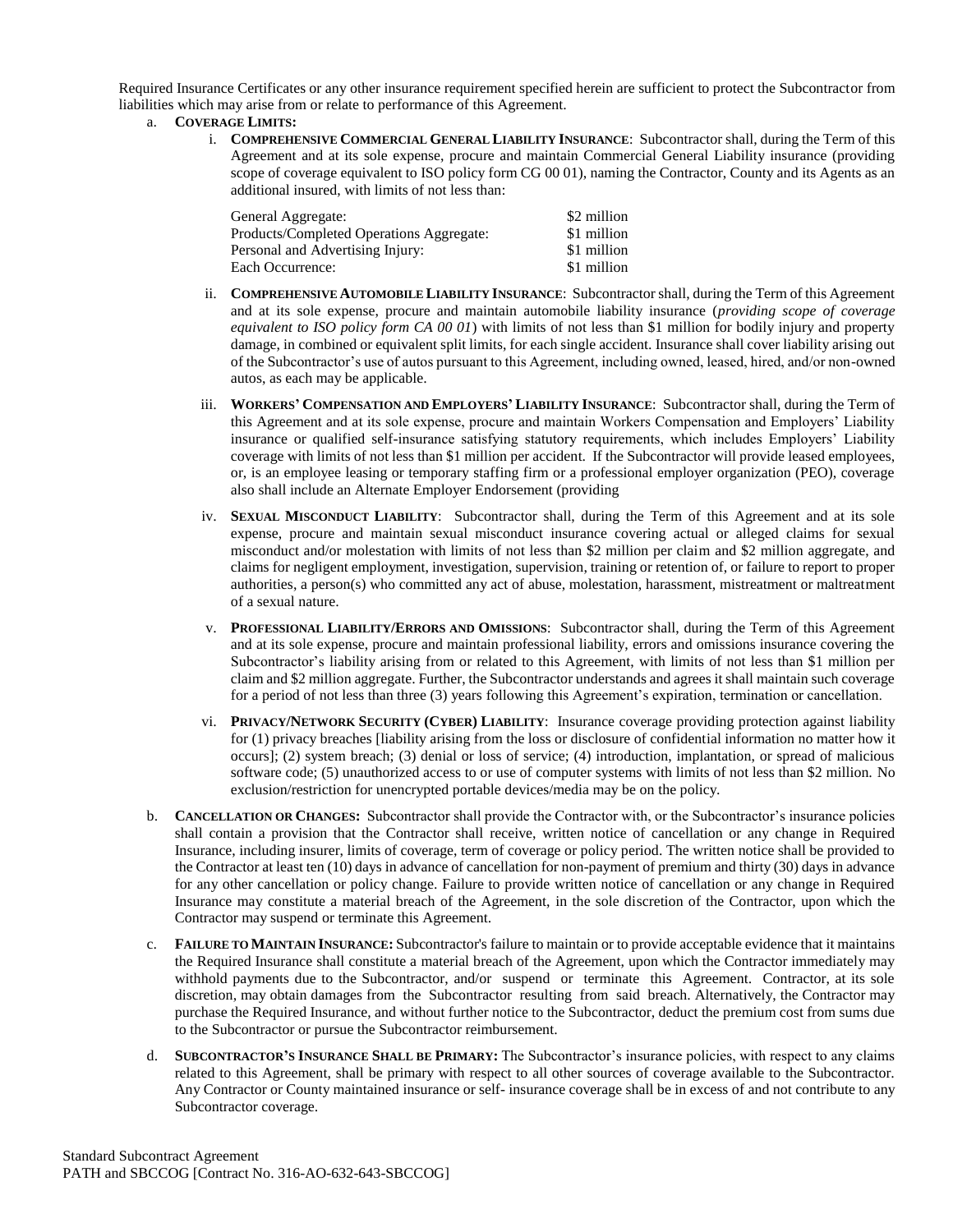- e. **WAIVERS OF SUBROGATION:** To the fullest extent permitted by law, the Subcontractor hereby waives its rights and its insurer(s)' rights of recovery against the Contractor and County under all the Required Insurance for any loss arising from or relating to this Agreement. The Contractor shall require its insurers to execute any waiver of subrogation endorsements which may be necessary to effect such waiver.
- 21) **REMEDIES FOR BREACH OF CONTRACT:** In the event that either Party breaches any term or condition of this Agreement, the non-breaching Party will be entitled to pursue any and all administrative, equitable and legal remedies permitted by law, as appropriate.
- 22) **DISPUTE RESOLUTION:** If a dispute arises out of this Agreement and cannot be settled through informal discussions or negotiations, the Parties agree to first try to settle in good faith by submitting the dispute to a sole mediator mutually selected by the Parties, or if the amount in dispute is less than Five-Thousand Dollars (\$5,000), the Parties may also resolve the dispute by use of the small claims court in Los Angeles County. If the dispute is not then resolved, then, upon notice by either Party, such a dispute shall be settled by binding arbitration, administered by the American Arbitration Association ("**AAA**"), in accordance with its Commercial Arbitration Rules and Mediation Procedure and the Federal Arbitration Act ("**FAA**"), with the seat of such arbitration in Los Angeles County, California. The prevailing Party shall be entitled to attorney's fees and costs associated with arbitration, and judgment on the written award may be entered by any court having jurisdiction. The contents and result of mediation and arbitration shall be held in strict confidence by all participants, each of whom will be bound by an appropriate confidentiality agreement.
- 23) **ASSIGNMENTS:** Neither Party will assign its interest or delegate its duties, in whole or in part, under this Agreement.
- 24) **MODIFICATIONS:** No amendments, alterations, changes or modifications to the terms and conditions of this Agreement shall be valid, unless made in writing, approved and signed by authorized representatives of both Parties.
- 25) **NOTICES:** All notices required to be given herein shall be made in writing and sent to the designated Party recipients as set forth below:

| <b>PATH (PEOPLE ASSISTING THE HOMELESS)</b> | <b>SOUTH BAY CITIES COUNCIL OF GOVERNMENTS (SBCCOG)</b> |
|---------------------------------------------|---------------------------------------------------------|
| Attn.: Jennifer Hark Dietz, Deputy CEO      | Attn: Jacki Bacharach, Executive Director               |
| 340 North Madison Avenue                    | 20285 South Western Avenue, #100                        |
| Los Angeles, California 90004               | Torrance, California 90501                              |
| E-Mail: JenniferD@epath.org                 | E-Mail: Jacki@southbaycities.org                        |
| Facsimile: (323) 644-2288                   | Phone: (310) 371-7222                                   |

All notices shall be effective upon receipt. The Parties may change the address for notification and name of the designated Party recipients to be notified by informing the other Party in writing of such change

- 26) **APPLICABLE LAW:** Unless otherwise specified herein, this Agreement, and the rights and obligations of the Parties as set forth herein, shall be governed by and construed in accordance with the laws of the State of California, without regard to conflict of law principles that would require the application of law from other jurisdiction.
- 27) **NO WAIVER:** Failure or delay by either Party to enforce any term or condition of this Agreement shall not constitute a waiver of such term or condition, or of any other term or condition found herein, unless such a waiver is in writing, provides consent, and signed by an authorized Party representative. Any waiver to, or waiver of, any breach by the other Party, shall not constitute waiver of, or excuse for any other different or subsequent breach.
- 28) **ENTIRE & INTEGRATED AGREEMENT:** Except as otherwise provided for herein, this Agreement constitutes the entire agreement, final expression and exclusive statement of mutual understanding between the Parties relating to the subject matter contained herein. The Parties acknowledge and agree that this Agreement supersedes and cancels all prior written and oral agreements, communications and understandings, of any type whatsoever, made between the Parties in connection to this Agreement. The Parties acknowledge and agree that neither Party has made any oral or written statements that are not included in this Agreement and that in any way induced either Party into entering this Agreement.
- 29) **SEVERABILITY & SURVIVAL:** The Parties herein agree that if any term or condition of this Agreement is determined to be invalid or unenforceable by any court of competent jurisdiction, such term or condition shall be deemed stricken, and the remainder of this Agreement shall remain in full force and effect, and shall not be affected thereby. The Parties further agree that the rights, duties, obligations and warranties of the Parties, as set forth in paragraphs herein entitled "Taxes," "Records Retention & Inspection," "Audit Exception Liability," and sections herein entitled "Confidentiality," "Intellectual Property," "Termination," "Indemnification & Hold Harmless," "Dispute Resolution" and "Applicable Law," shall survive the termination of this Agreement to the fullest extent permitted by applicable statute of limitation laws.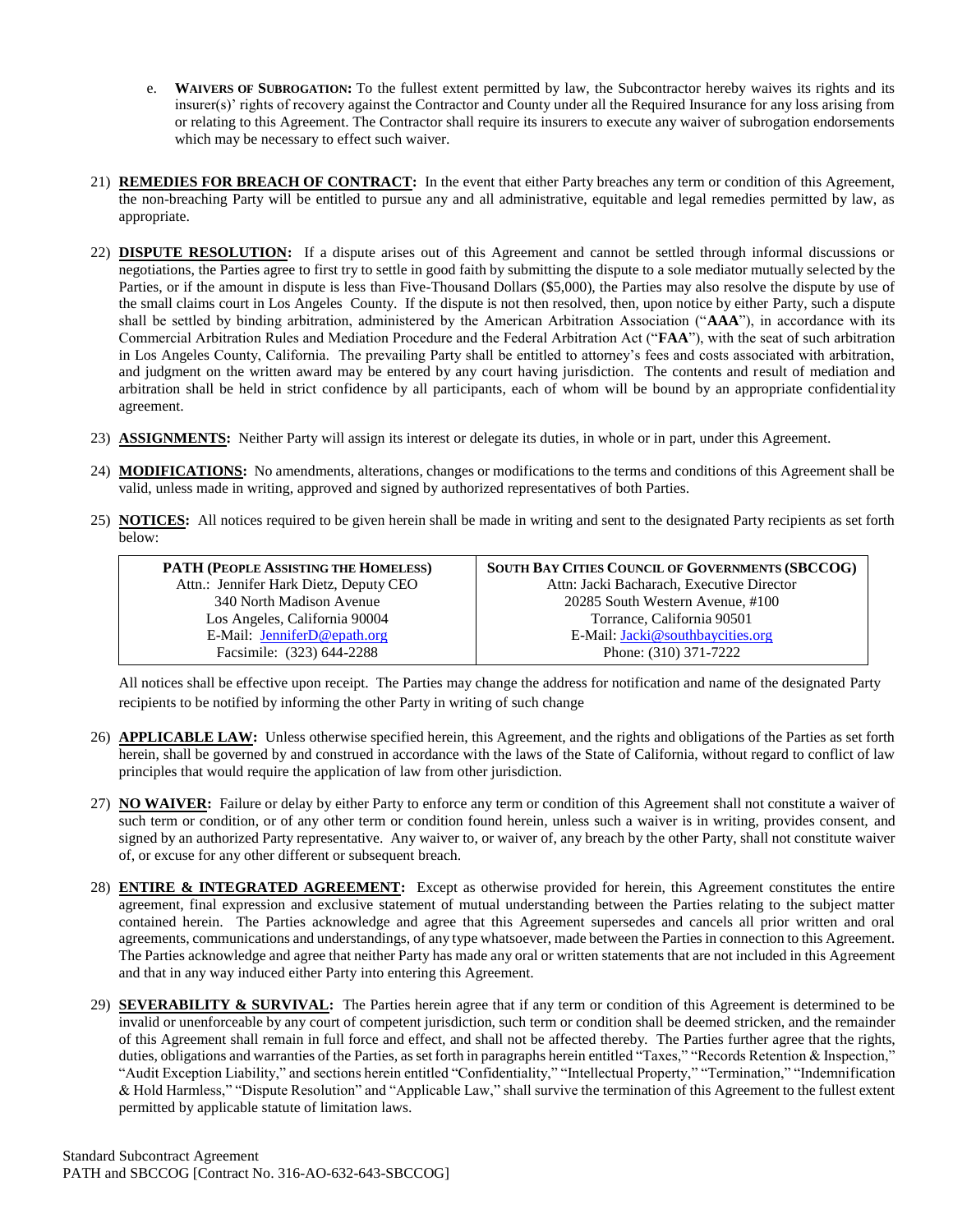- 30) **ORDER OF PRECEDENCE:** In the event of a necessary clear conflict between the terms and conditions found herein, attachments incorporated by reference herein and any subsequent amendments to this Agreement, then the later-in-time document shall govern.
- 31) **COUNTERPARTS & PHOTOCOPIES:** This Agreement may be executed in one or more counterparts, each of which shall be deemed an original. If this Agreement is executed in counterparts, no signatory hereto shall be bound until both Parties named below have duly executed or caused to be duly executed a counterpart of this Agreement, a copy of which may be used as if it contained an original signature for all purposes.
- 32) **TIME OF ESSENCE:** Time is of the essence in performance of this Agreement.

**IN WITNESS WHEREOF**, the Parties hereto, intending to be legally bound hereby, have caused this Agreement to be executed. The undersigned certify that by signing this Agreement, they are duly authorized to execute this Agreement.

| PATH (PEOPLE ASSISTING THE HOMELESS)               | <b>SOUTH BAY CITIES COUNCIL OF GOVERNMENT</b>                                                                                                                                                                                                                                                                                                                                                                                                     |
|----------------------------------------------------|---------------------------------------------------------------------------------------------------------------------------------------------------------------------------------------------------------------------------------------------------------------------------------------------------------------------------------------------------------------------------------------------------------------------------------------------------|
| By: $\qquad \qquad$<br><b>Authorized Signatory</b> | <b>Authorized Signatory</b>                                                                                                                                                                                                                                                                                                                                                                                                                       |
| Name: Jennifer Hark-Dietz                          | Name: Christian Horvath                                                                                                                                                                                                                                                                                                                                                                                                                           |
| Title: Deputy CEO and Executive Director           | Title: Chair                                                                                                                                                                                                                                                                                                                                                                                                                                      |
| Date: $\qquad \qquad$                              | Date: $\frac{1}{\sqrt{1-\frac{1}{2}} \cdot \frac{1}{\sqrt{1-\frac{1}{2}} \cdot \frac{1}{\sqrt{1-\frac{1}{2}} \cdot \frac{1}{\sqrt{1-\frac{1}{2}} \cdot \frac{1}{\sqrt{1-\frac{1}{2}} \cdot \frac{1}{\sqrt{1-\frac{1}{2}} \cdot \frac{1}{\sqrt{1-\frac{1}{2}} \cdot \frac{1}{\sqrt{1-\frac{1}{2}} \cdot \frac{1}{\sqrt{1-\frac{1}{2}} \cdot \frac{1}{\sqrt{1-\frac{1}{2}} \cdot \frac{1}{\sqrt{1-\frac{1}{2}} \cdot \frac{1}{\sqrt{1-\frac{1}{2}}$ |

The following Attachments follow the signature page of this Agreement. The Standard Terms and Conditions required of the Contractor by are incorporated by reference by way of these attachments.

- 1) Attachment A Prime Contracts
- 2) Attachment  $B -$  Scope of Work
- 3) Attachment C Compensation and Budget
- 4) Attachment D Additional Insureds for Certificate of Insurance
- 5) Attachment  $E$  Los Angeles County Exhibits